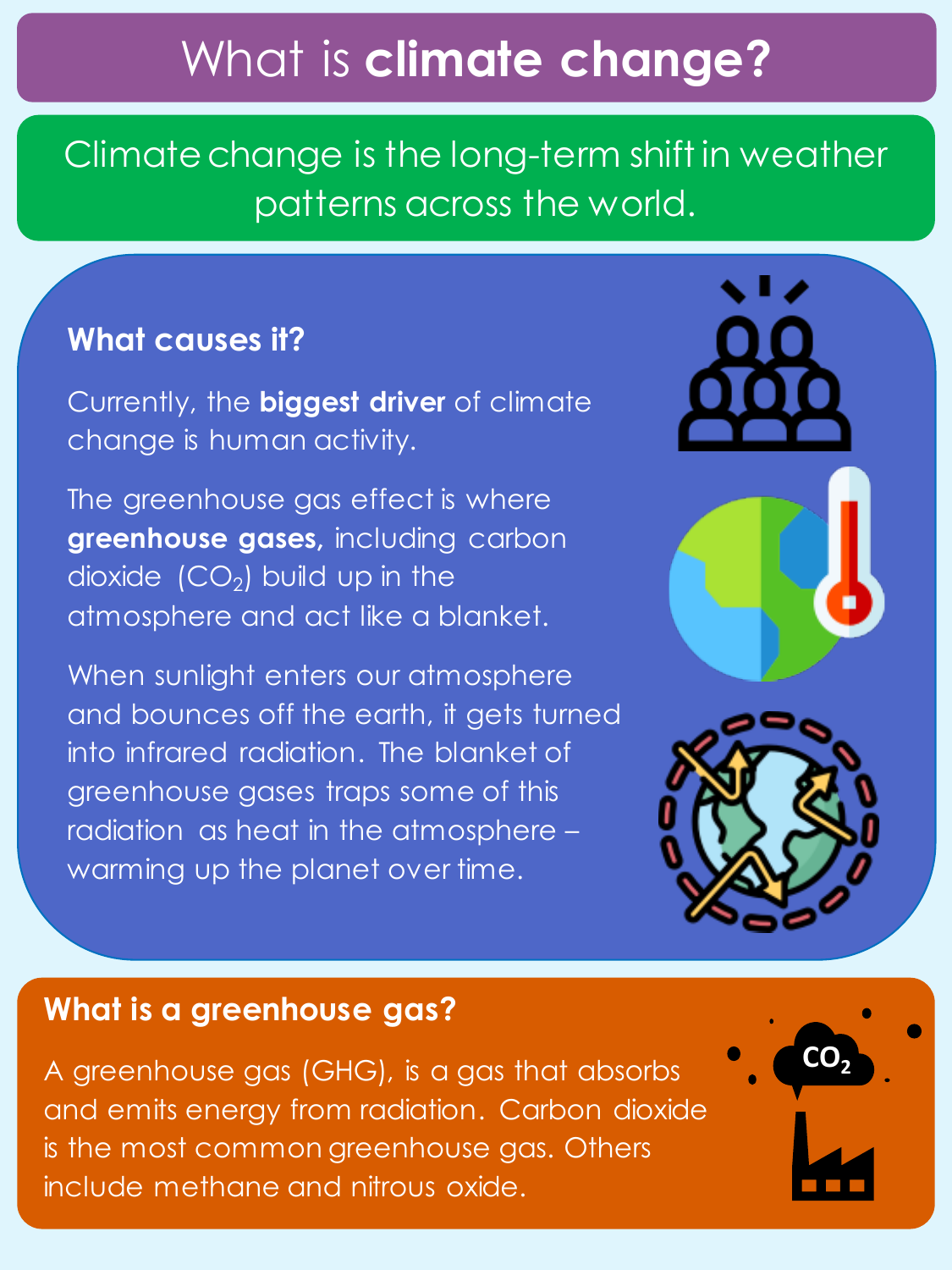# **Why is this our problem?**

In the late 18<sup>th</sup> Century the Industrial Revolution began in Britain and went on the change the way people lived and worked around the world. Industrialisation in the two centuries since has dramatically increased the rate that  $CO<sub>2</sub>$  and other greenhouse gases have been emitted into the atmosphere.

This has caused global temperatures to **rise significantly in a relatively short period of time** creating long-term changes to the climate that can't be reversed.

#### **Where do our emissions come from?**

- **Electricity**
- Heating
- Transport
- **Agriculture**
- Industry
- Deforestation
- Land use
- Aeroplanes
- Cement

production



#### **Transport was the largest emitting sector** of greenhouse gases in 2017



Emissions in the UK in 2017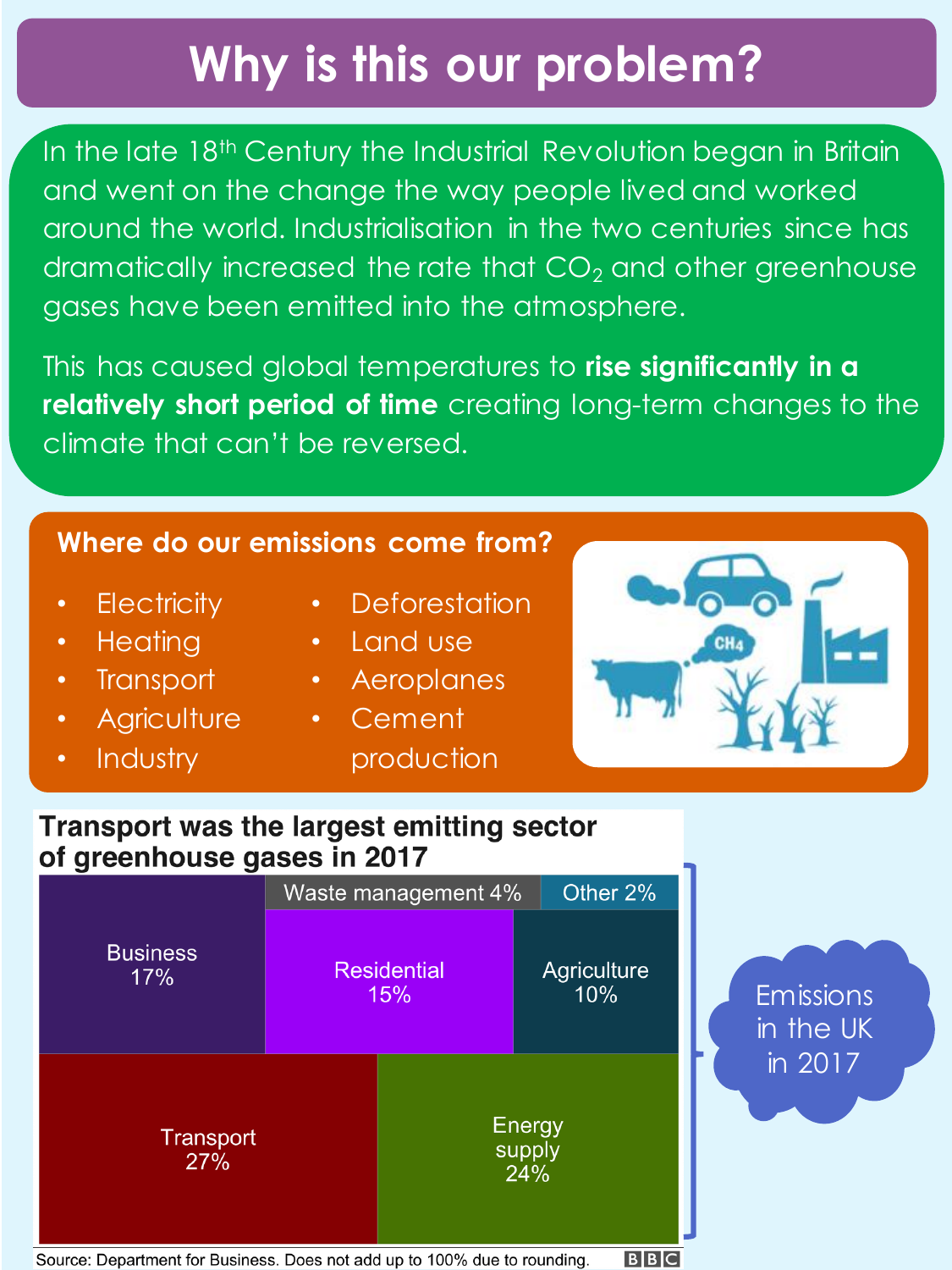## **What happens next?**

Scientists from across the world have been modelling different scenarios, showing how our global average temperature will change based on how much, or how little, we cut our greenhouse gas emissions.



### Our actions determine our future

Here are two possible futures for our climate:



If we do nothing, temperatures could increase by  $4^{\circ}$ C by 2080!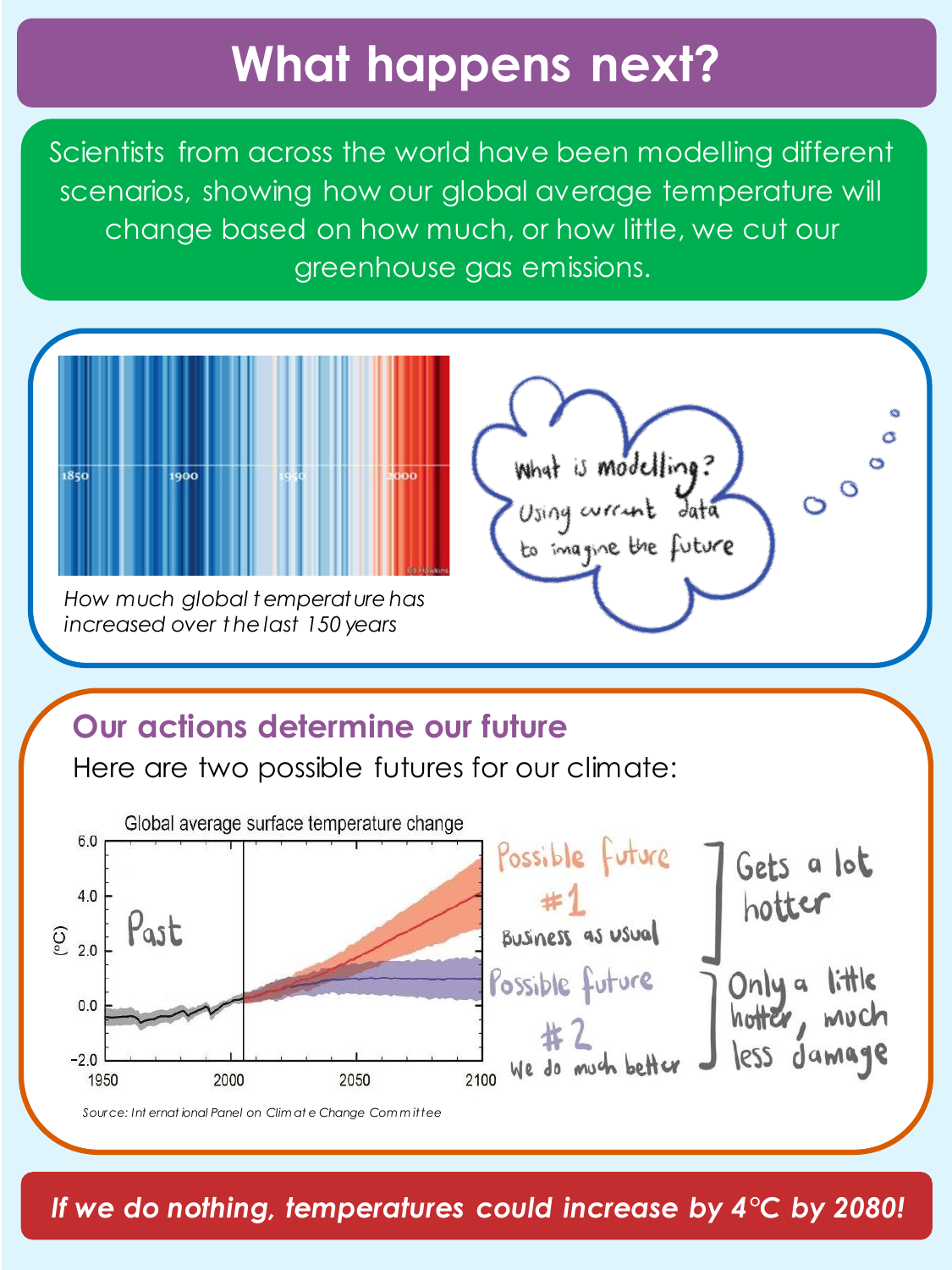### **Effects on our planet**

Even if we could stop all emissions today, there would still be some change in our climate.

Climate change has already impacted our planet. These impacts will be **worse** and **more frequent** if we don't cut emissions fast enough.

**Impacts on our climate system include:** 



Research and evidence help us to make decisions about how to cut emissions and reduce the impacts.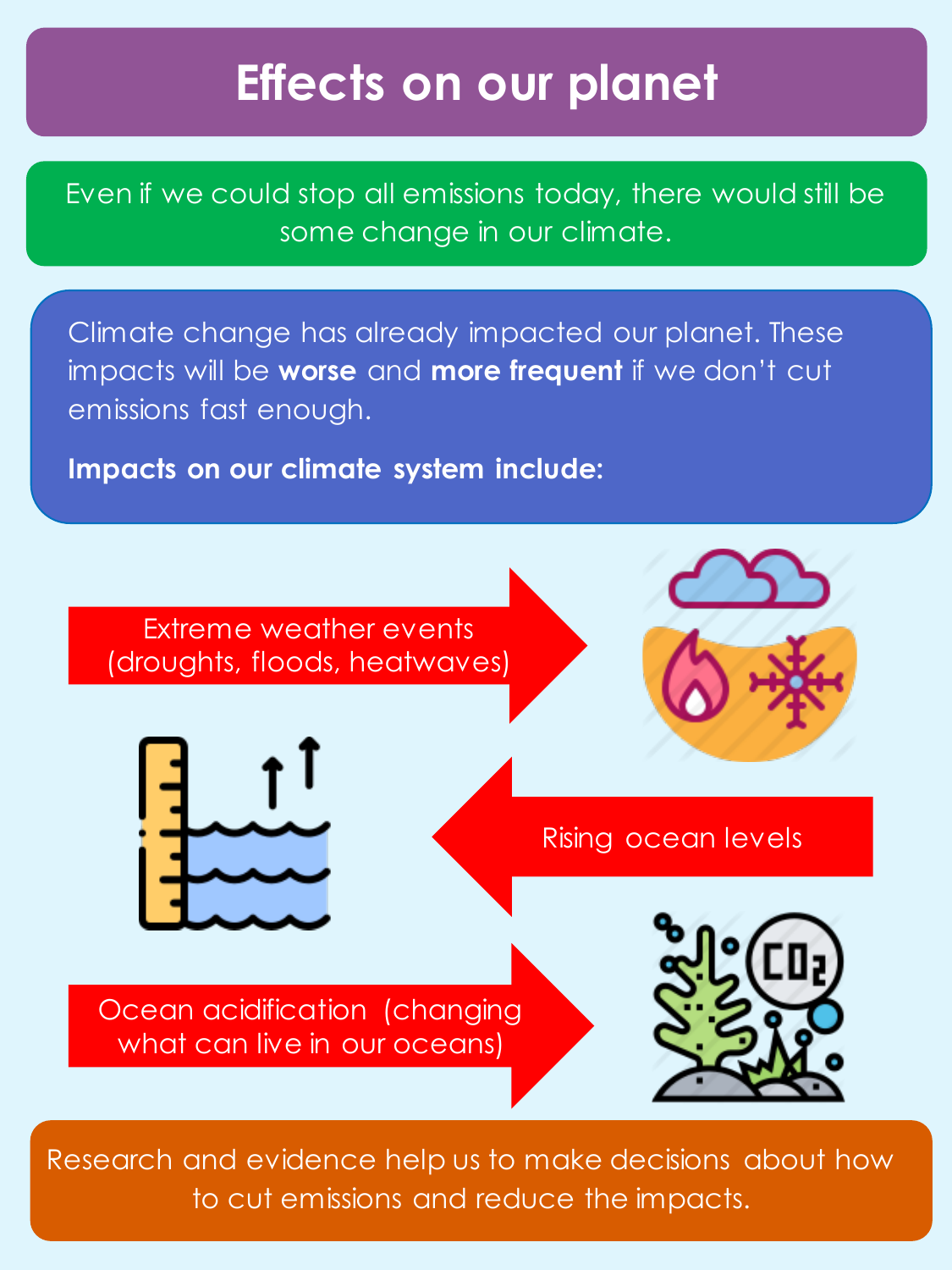### **Effects on us**

Even if we could stop all emissions today, there would still be some change in our climate.

### **Impacts on people and eco-systems include:**

Ο

- More flooding of communities near rivers and coasts
- More food insecurity as it gets harder to grow crops and feed everyone
- More conflict over resources (e.g. food and water) as these become more scarce What is a

 $\circ$   $\circ$   $\circ$   $\circ$ 

What is a nt?

ther, say<br>droughs or dt

reople,

weather.

fe migrano Sines due to extrane

les due<br>sea-level

• More climate migration